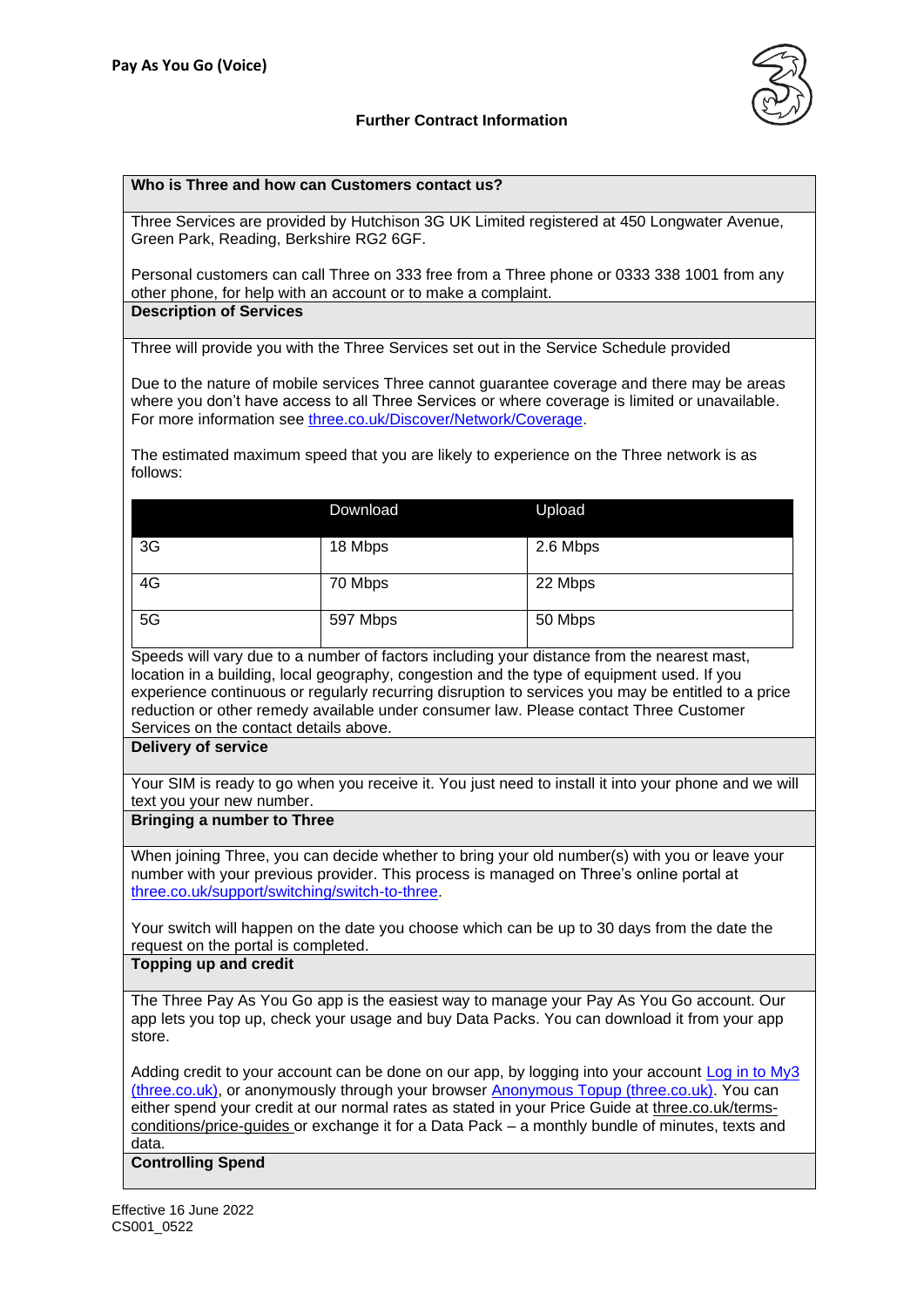**Spend Limits** are applied to your account for third party payment services including third-party digital content, subscription services and premium rate calls and messages. The limits are set under the Payment Services Regulations at £40 per single transaction and a cumulative limit of £240 per month.

Three has also set a **Worldwide data roaming limit** of £45 per month to help you control your spend whilst roaming. You can find more information, including details of how to change this limit here [three.co.uk/Support/Roaming\\_and\\_International/Managing\\_Roaming\\_Costs](https://www.three.co.uk/Support/Roaming_and_International/Managing_Roaming_Costs) .Wherever you roam, you will always receive a text confirming the roaming costs as soon as you arrive at your destination.

## **Using Three Services outside the UK**

Go Roam is included in your plan and works automatically when you arrive in a Go Roam destination as long as data roaming is switched on in your device's settings. Go Roam lets you use your plan or add-on allowances in up to 71 destinations and is made up of Go Roam in Europe and Go Roam Around the World.

With Go Roam in Europe you can call and text back to the UK and use your data, (up to Three's fair use limit) as well as make calls and send texts between Three's Go Roam in Europe destinations. If you are travelling to one of Three's Go Roam Around the World destinations, you can also use your allowances to call and text the UK and use your data (up to Three's fair use limit). See [three.co.uk/aboutgoroam](https://three.co.uk/aboutgoroam) for full details.

Three may deploy traffic management measures when you roam, known collectively as TrafficSense™. For details see [three.co.uk/trafficsense.](Three.co.uk/trafficsense) Three reserves the right to review and amend any such measures from time to time.

## **Remedies**

Due to the nature of mobile technology, there may be situations when Three Services aren't always available, or the quality or network speeds are affected and so Three cannot guarantee continuous fault-free service due to maintenance or other factors outside Three's control. More detail can be found at [three.co.uk/terms-conditions/paym-and-payg](https://www.three.co.uk/terms-conditions/paym-and-payg)

If you experience continuous or regularly recurring disruption to Three Services (such as where access to Three Services is limited or unavailable) you may be entitled to a price reduction based upon the period of the disruption. This may take the form of a partial or full credit or refund. To receive a credit or refund you will need to report the disruption to Three so that we may investigate your concerns, consider the extent to which you use the Three Services in question and measure the disruption against your typical usage history. An alternative means of accessing the disrupted Three Service (for example, using Three InTouch Wi-Fi Calling or Home Signal) must also be unavailable to you.

## **Complaints**

If you are unhappy about any aspect of the Three Services, you should contact Three on Live Chat [three.co.uk/support/how-to-complain.](http://www.three.co.uk/support/how-to-complain) Personal customers can also call Three Customer Services on 333 (free from a Three phone) or 0333 338 1001 (from any other phone). If you prefer to write please send your thoughts to Three Customer Complaints, Hutchison 3G UK Ltd, PO Box 333, Glasgow, G2 9AG or using the Complaints Form at [three.co.uk/support/how-to-complain](http://www.three.co.uk/support/how-to-complain) with written notice of the complaint which sets out the full facts and includes relevant documentation.

Three will investigate any complaint in accordance with its customer complaints code, after which Three will contact you with the results. A copy of Three's customer complaints code can be viewed on our website at [three.co.uk/terms-conditions/customer-complaints-code](http://www.three.co.uk/terms-conditions/customer-complaints-code) or you can request a copy by contacting Three Customer Services. Three's Customer Complaints Code complies with Ofcom's Approved Complaints Code which can be found on Ofcom's website in the Annex to General Condition C4 at [ofcom.org.uk.](https://www.ofcom.org.uk/) If Three is unable to resolve your complaint, you may, depending on the nature of the complaint, be entitled to ask Ombudsman Services: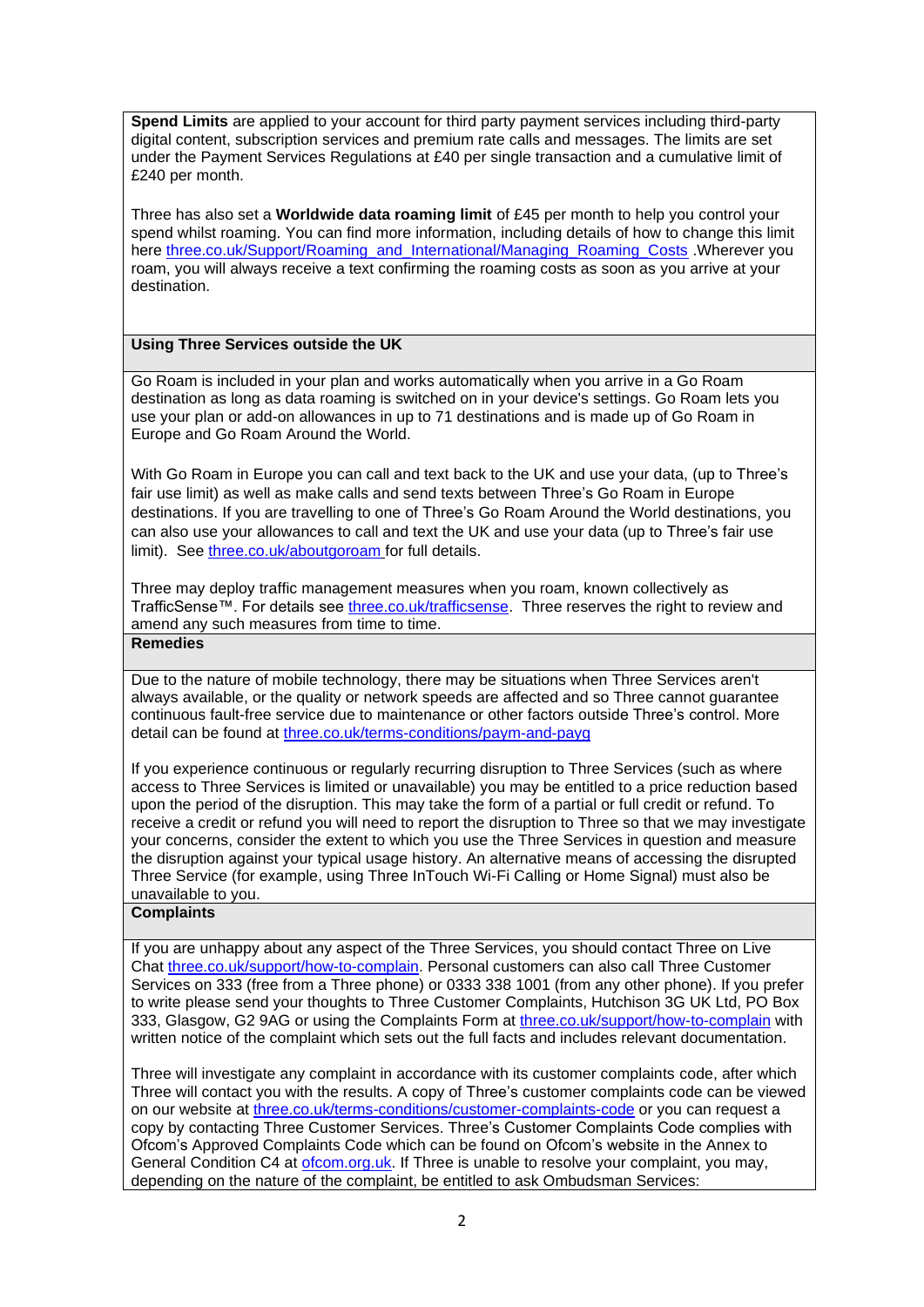Communications to consider the complaint. If this is the case, we will notify you by email or by post. The Ombudsman's website address is: [ombudsman-services.org.](https://www.ombudsman-services.org/) 

**Privacy**

In order to supply you with Three Services under this agreement, Three may process your personally identifiable information:

(a) thatyou give to Three or that Three may obtain about you as a result of any application or registration for, and use of, Three Services.

This may include name, current and previous address(es), date of birth, phone and fax numbers, gender, email address, employment, bank and credit or debit card information, and information obtained from credit reference and fraud prevention agencies; and

(b) acquired and processed about your use of Three Services while you are a customer of **Three** 

This may include Location Data, Communications Data, dynamic IP addresses, phone number, the unique code identifying your Phone and SIM, data from marketing organisations and those who provide services to us (including information from other countries) and your account information, including contact history notes.

For more information on how Three uses personally identifiable information, go to our Privacy Portal at [three.co.uk/your\\_privacy](https://eur01.safelinks.protection.outlook.com/?url=http%3A%2F%2Fwww.three.co.uk%2Fyour_privacy&data=04%7C01%7CKate.Oleary%40three.co.uk%7C0dcc5c62d25049fd6c8c08d9fd59d343%7Ca095b75b77a24e28afc227edd1d6b0ab%7C1%7C0%7C637819384511047150%7CUnknown%7CTWFpbGZsb3d8eyJWIjoiMC4wLjAwMDAiLCJQIjoiV2luMzIiLCJBTiI6Ik1haWwiLCJXVCI6Mn0%3D%7C3000&sdata=ZvwWLVNAk30KZ1ZselaNG9piNG3wcCX1dRIm8%2FlnUqg%3D&reserved=0)

# **Security**

Three will inform you in the event of unauthorised disclosure, loss or destruction of any Personal Data processed in the course of providing the Three Services which comes to Three's attention. Unless required by law or other obligation, Three agrees that it will not discuss any individual case with any third party including but not limited to the media, vendors, consumers and affected individuals without your consent.

**Accessibility**

Three offers a wide range of services and support to ensure that we meet the needs of all our customers. To find out more about these options, please visit [three.co.uk/Accessibility](https://www.three.co.uk/Accessibility)

**Access to emergency organisations and caller location information**

If you use Three's Wi-Fi calling service to call 999 in the UK, please note that a call may be interrupted, or end, if you have a power cut or your internet connection fails. If you are having problems connecting with Wi-Fi, you may wish to use a mobile or fixed network connection.

Keeping your Three account information updated (i.e. your current home address / address where you plan to use Wi-Fi calling services) will allow us to provide support should an emergency occur. Please note, you may still be asked to confirm, or provide, your location when making an emergency call.

Calls to the Emergency Services cannot be made using Skype (or certain other voice over IP services). To contact the Emergency Services, please use a standard voice call from your device. Calls to the Emergency Services from outside the UK, can be made by calling "112" or using the emergency services number for the area you are visiting. ("112" is recognised by most mobile operators worldwide.) Please note, neither your phone number nor location data will be transmitted to the emergency services in these circumstances.

If you are using a device, other than a phone, such as a tablet, which can make telephone calls, you may be able to use this to make free calls to emergency services in the UK by calling 999 or 112. Please note, when using a tablet, your Location Data may not be transmitted to the emergency services in these circumstances.